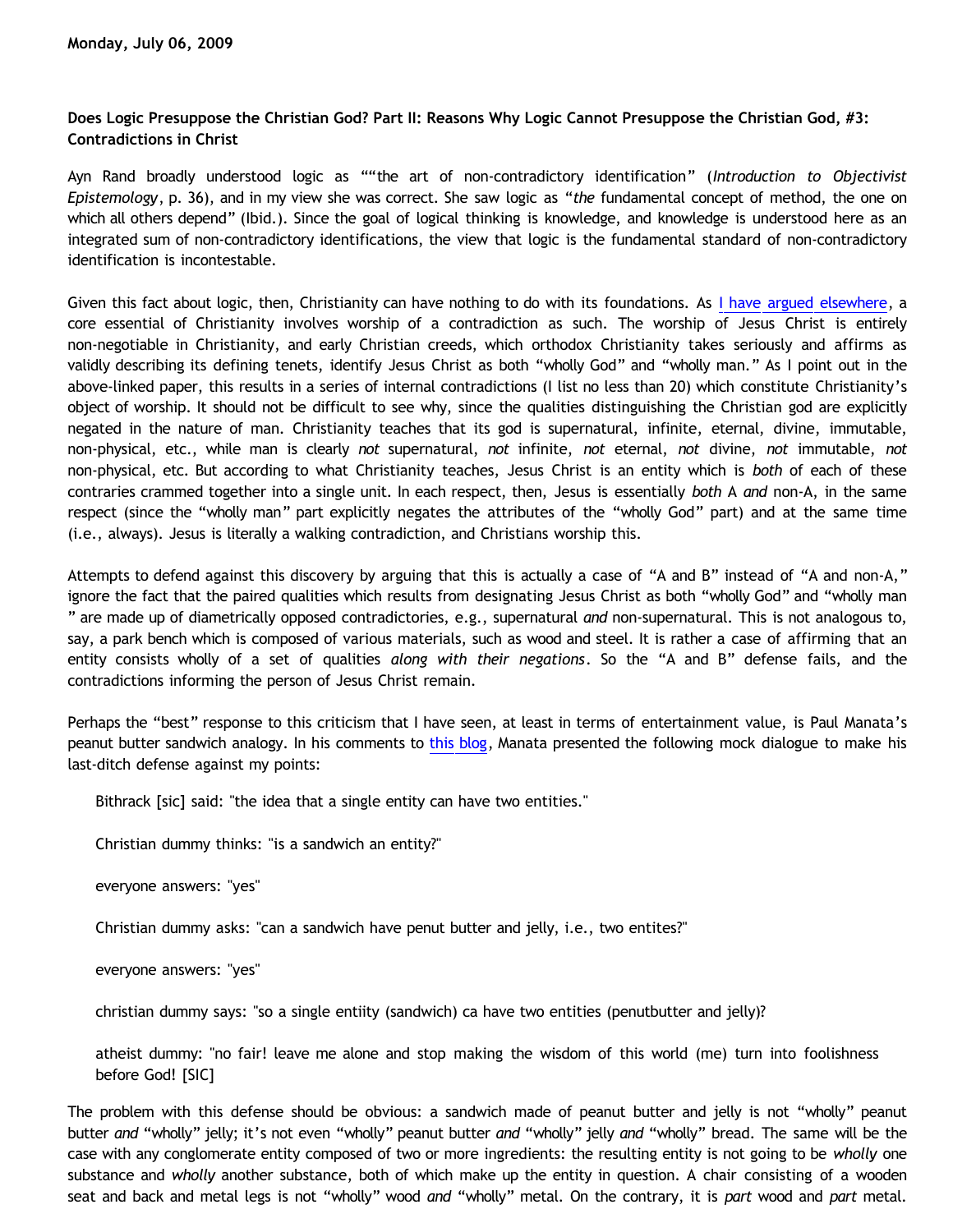Similarly with a peanut butter and jelly sandwich: it is *part* peanut butter, *part* jelly, and *part* bread (make mine whole wheat, I'm on a diet!). So as an attempt to salvage the doctrine of the incarnation of Jesus Christ from my criticism with analogies of everyday things, seems to be doomed by virtue of missing some very significant and relevant facts.

With defenses like this proposed to salvage Christianity from such clear-cut defeaters, it appears that it will be impossible for Christians to overcome the inherent contradictions inherent to their object of worship. For purposes of the present inquiry, the question becomes:

*How can a worldview consisting of worship of something that is inherently self-contradictory on multiple levels have anything to do with the foundations of logic, whose task is to safeguard non-contradictory identification?*

The presuppositionalist literature does not seem to anticipate this objection, nor does it explain how something that is inherently self-contradictory can serve as the foundation of the laws of logic. Indeed, such points are totally ignored and kept out of sight so that they do not impede the credulity of confessionally invested believers who swallow the whole bottle of Christianity's toxic pills. Consequently, since the conclusion that Christianity involves the enshrinement of self-contradiction is rationally undeniable, the claim that Christianity alone can "account for" logic falls apart in a most embarrassing manner.

by Dawson Bethrick

Labels: [Christian Psychopathy](http://bahnsenburner.blogspot.com/search/label/Christian%20Psychopathy), [Logic](http://bahnsenburner.blogspot.com/search/label/Logic), [Presuppositional Gimmickry](http://bahnsenburner.blogspot.com/search/label/Presuppositional%20Gimmickry)

*posted by Bahnsen Burner at [8:00 AM](http://bahnsenburner.blogspot.com/2009/07/does-logic-presuppose-christian-god_06.html)*

## **3 Comments:**

## [Justin Hall](http://www.blogger.com/profile/17804641315202800289) said...

Dawson, interesting read as always. Wish we had more discussion here like in the past. Why doesn't Mr Pike post here, surely is is aware of this. Ah well, and yes I know it is a rhetorical question. I wounder if the the new cap of 4,096 characters has had effect on the level of discussions we once had here

#### [July 06, 2009 9:29 PM](http://bahnsenburner.blogspot.com/2009/07/2140467113907834953)

#### [Dr Funkenstein](http://www.blogger.com/profile/03620894198842461714) said...

That exchange involving Paul Manata, groundfighter and yourself and various others is truly outstanding - if I hadn't read Triablogue before, I'd assume it was an attempt at being a parody of some description.

#### The best bit is this:

*Dawson, a response is forthcomming [sic]. Stay tuned. You may not like it because I will require strict adherence to the laws of logic. Your posts ignore technical logic.*

Before commencing with his example of the 'peanut butter/jelly sandwich' dialogue!

At least he got one thing right when he said

*Anyway, it will be embarrassing.*

## [July 09, 2009 10:43 AM](http://bahnsenburner.blogspot.com/2009/07/7581170027269992840)

#### [Keith](http://www.blogger.com/profile/14844529811179063030) said...

I think Mr. Manata's "Peanut Butter and Jelly Sandwich" analogy also misses the point in two other critical ways:

1) As you intimated, the "components" that make up the nature of Jesus Christ (make him both man and God),